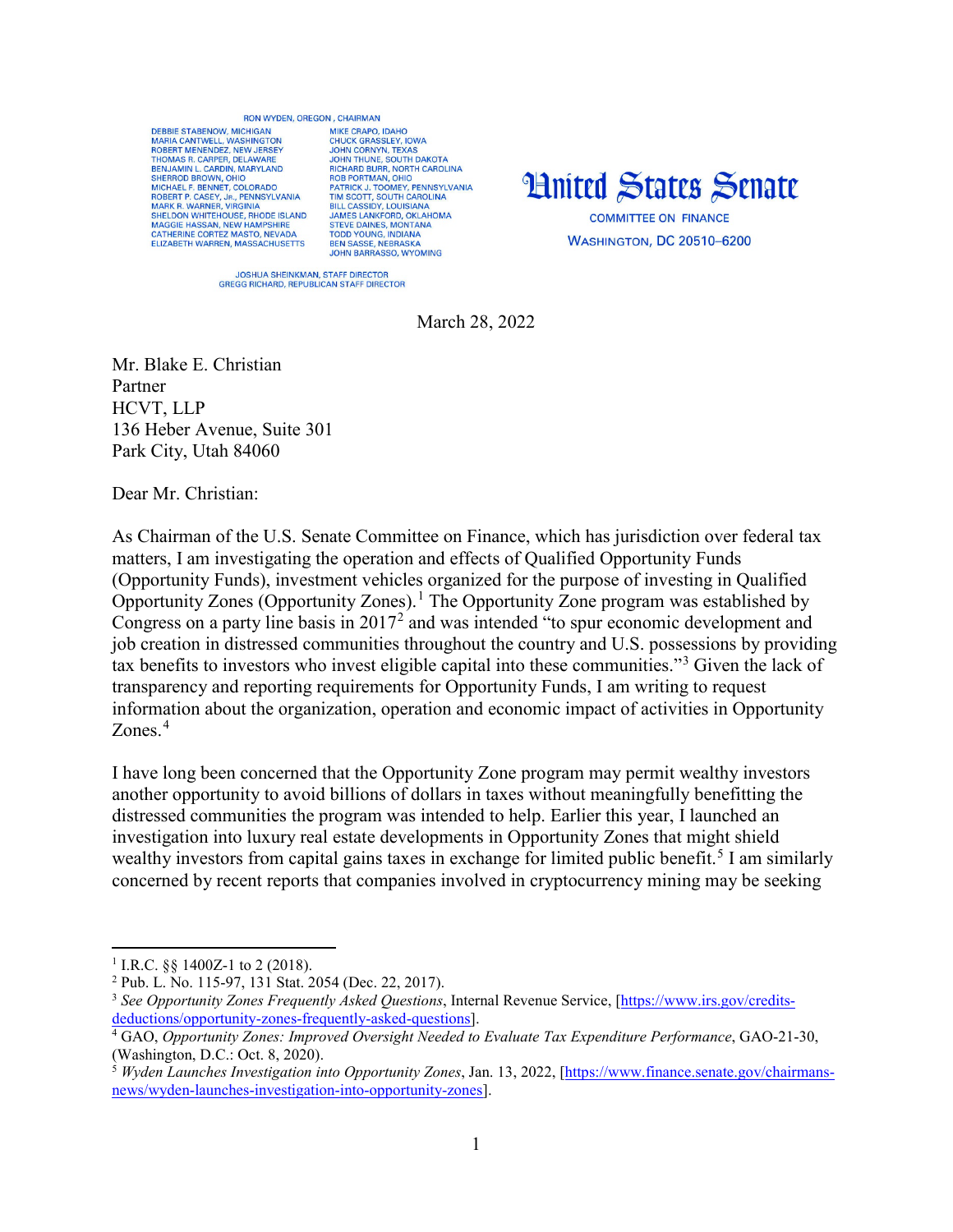to avoid taxes without meaningfully benefitting distressed communities using the Opportunity Zone program.<sup>[6](#page-1-0)</sup>

One of these reports attributed a statement to you in which you assert that some cryptocurrency mining investors "[have] just had this big windfall and invariably they're looking for a way to save some money because they're about to get drilled on short term capital gains taxes. And they want to keep rolling the dice."<sup>[7](#page-1-1)</sup> The article also reported that 15 or 20 of your clients "who have made money in the low seven-figures mining or trading cryptocurrency, have set up warehouses in opportunity zones full of powerful computers that solve equations in order to 'mine' cryptocurrency and lease the computing power to other customers."[8](#page-1-2) In addition, according to the same report, you believe that a client mining cryptocurrency in a South American country can qualify for a giant tax subsidy using an affiliated management company that is located in an Opportunity Zone.<sup>[9](#page-1-3)</sup>

Currently, the lack of safeguards and transparency measures in the Opportunity Zone program raise the possibility that taxpayers are simply subsidizing companies involved in cryptocurrency mining. There is currently no requirement that such companies demonstrate the benefit they are providing to low-income communities they claim to help. Accordingly, I have introduced legislation to reform the Opportunity Zone program, including requiring annual, public information reporting from Opportunity Funds, and annual statements to the IRS from fund investors.[10](#page-1-4) This legislation would also tighten existing rules to ensure that these incentives support new investments and do not provide tax-free gains for investments in projects that were already underway.

Given these concerns and the lack of information being provided by participants in the Opportunity Zone program to federal regulators, I request that you provide the following information and documents about the organization and operation of your clients' investments in cryptocurrency mining projects in Opportunity Zones:

- 1. Please list all cryptocurrency mining projects located outside the United States that your clients are currently invested in that you believe may qualify for the Opportunity Zone program. Please provide the following information for each project:
	- a. the foreign country in which the physical cryptocurrency mining infrastructure and devices associated with the project are located;
	- b. the Opportunity Zone in which the project could qualify for eligibility in the Opportunity Zone program; and,
	- c. the reportedly "baroque" accounting through which the project could qualify for eligibility in the Opportunity Zone program. $^{11}$  $^{11}$  $^{11}$

l

<span id="page-1-0"></span><sup>6</sup> *Cryptocurrency Investors Are Cashing In On A Trump Tax Break Meant To Help The Poor*, Feb. 9, 2022, HuffPost, [\[https://www.huffpost.com/entry/cryptocurrency-opportunity-zones\\_n\\_6203f0f1e4b039350e6d60fa\]](https://www.huffpost.com/entry/cryptocurrency-opportunity-zones_n_6203f0f1e4b039350e6d60fa).  $^7$  *Id.* 

<span id="page-1-1"></span><sup>8</sup> *Id.*

<span id="page-1-3"></span><span id="page-1-2"></span><sup>9</sup> *Id.*

<span id="page-1-4"></span><sup>10</sup> *Wyden Introduces Legislation to Reform Opportunity Zone Program*, Nov. 6, 2019, [https://www.finance. senate.gov/ranking-members-news/wyden-introduces-legislation-to-reform-opportunity-zone-program-]. 11 *Cryptocurrency Investors Are Cashing In On A Trump Tax Break Meant To Help The Poor*, Feb. 9, 2022,

<span id="page-1-5"></span>HuffPost, [\[https://www.huffpost.com/entry/cryptocurrency-opportunity-zones\\_n\\_6203f0f1e4b039350e6d60fa\]](https://www.huffpost.com/entry/cryptocurrency-opportunity-zones_n_6203f0f1e4b039350e6d60fa).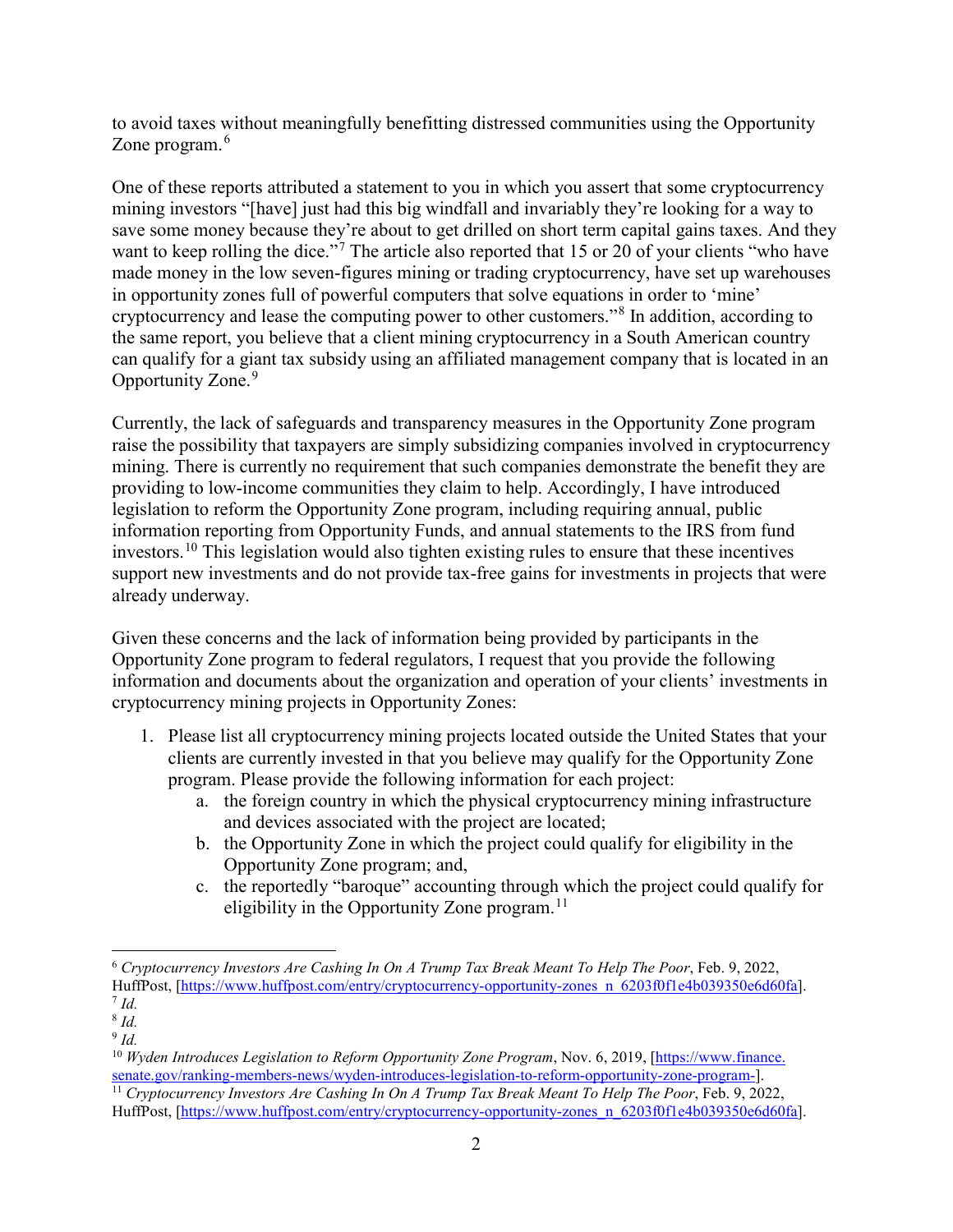- 2. Please list all cryptocurrency mining projects in Opportunity Zones that your clients are currently invested in and provide the following information for each project:
	- a. which Opportunity Zone the project is located in;
	- b. how much money is invested in the project;
	- c. how many temporary jobs the project will create; and,
	- d. how many permanent jobs the project will create.
- 3. For each project listed in response to question two, please explain to the best of your knowledge:
	- a. how and when your client conceived or learned of the project;
	- b. if your client chose the site of the project, how your client selected it;
	- c. the extent to which your client's investments in other projects were redirected to the project because the project is in an Opportunity Zone;
	- d. how long after the date of your client's investment your client intends to maintain the investment; and,
	- e. what tax benefits your client expect to receive as a result of the project's eligibility for the Opportunity Zone program.
- 4. For each project listed in response to question two, please indicate if prior to December 22, 2017—with or without the involvement of your client—to the best of your knowledge:
	- a. any party created any fixed record of the project's conception (e.g., MOUs, business plans, renderings, drafts of designs or plans, etc.), and, if so, please provide copies of any such fixed records you possess;
	- b. any party had sought or received capital investment for the project;
	- c. any party had solicited investors or customers for the project;
	- d. any party had commenced formal planning for any construction related to the project; or,
	- e. any party had begun construction related to the project.
- 5. For each project listed in response to question two, please indicate if your client advocated—either directly or indirectly using any medium—for the nomination by public officials of the Opportunity Zone in which the project is located.
	- a. For each project which your client advocated for inclusion of the project site in an Opportunity Zone, please explain when, how, and to which public officials your client advocated, and provide copies of any written communications relevant to the advocacy.
- 6. For each project listed in response to question two, please provide the following information for each project:
	- a. the total number of investors that could potentially benefit, directly or indirectly, from the project's eligibility for the Opportunity Zone program; and,
	- b. the number of American persons, American entities, foreign persons, and foreign entities of which that that total number of investors is comprised.